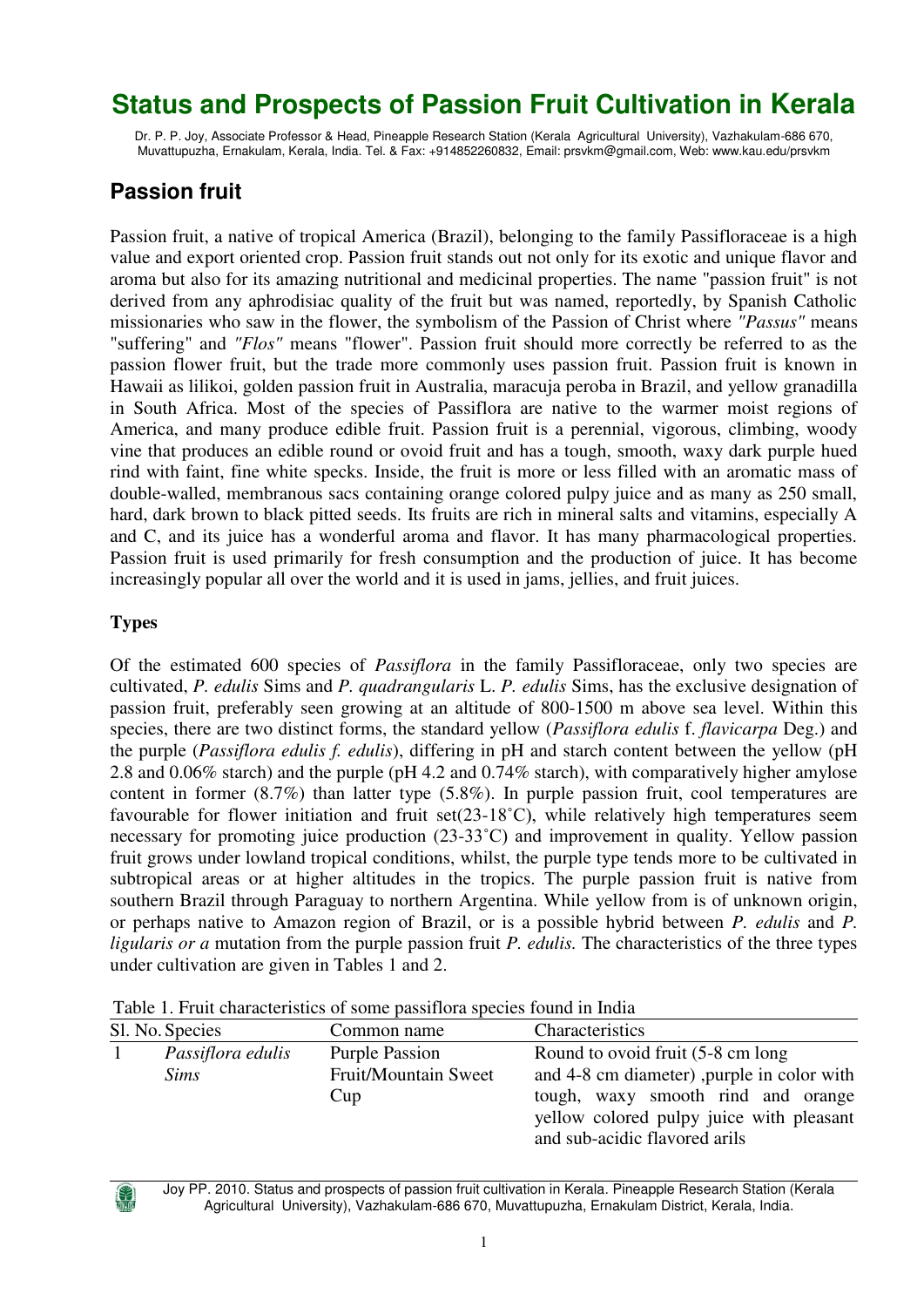| 2 | Passiflora edulis<br>Sims f. flavicarpa<br>Degener | <b>Yellow Passion</b><br>Fruit/Golden passion<br>fruit | Round to ovoid fruit, larger in size<br>$(8-10 \text{ cm} \log \text{ and } 4-10 \text{ cm})$<br>diameter) with smooth, glossy, light and<br>airy thick $(3-4mm)$ rind of yellow to light<br>orange pulp having highly aromatic and<br>acidic juice. |
|---|----------------------------------------------------|--------------------------------------------------------|------------------------------------------------------------------------------------------------------------------------------------------------------------------------------------------------------------------------------------------------------|
| 3 | Passiflora<br>quadrangularis<br>Medic              | Giant Granadilla                                       | Oblong-ovoid fruit of very large<br>size $(20-30 \text{ cm} \text{ long and } 12-15 \text{ cm})$<br>diameter) thick skin, greenish-white to<br>pale yellow color, whitish to yellowish<br>sweet acid arils having mild flavor                        |

*Source*: Sema and Maiti, 2006

Table 2. Physico-chemical composition of various species of ripe passion fruits

| Characteristics               | P.edulis    | P. edulis f. flavicarpa | P. quadrangularis |
|-------------------------------|-------------|-------------------------|-------------------|
| Fruit weight $(g)$            | $45 - 60$   | 80-115                  | 120-480           |
| Fruit length (cm)             | $3.5 - 6$   | $8 - 10$                | $20 - 30$         |
| Fruit diameter (cm)           | $3.5 - 7$   | $5 - 7.5$               | $10-12$           |
| Pulp weight $(g/100g)$        | 32-44       | $26 - 31$               | 22-48             |
| Rind weight $(g/100g)$        | 51-65       | 57-68                   | $42 - 65$         |
| Juice recovery $(\%)$         | $30 - 34$   | $24 - 26$               | $22 - 26$         |
| $TSS$ ( ${}^{\circ}Brix$ )    | 14-18.4     | 12.4-16.4               | $16-18$           |
| Titrable acidity $(\%)$       | $2.4 - 3.0$ | $3.4 - 3.8$             | $2.4 - 3.2$       |
| TSS/Acid ratio                | $5.8 - 6.1$ | 3.64-4.31               | $5.6 - 6.6$       |
| Total sugar $(\%)$            | $5.8 - 8.0$ | 5.4-6.8                 | $4 - 4.8$         |
| Reducing sugar $(\%)$         | $3.5 - 4.2$ | $4 - 5.2$               | $3 - 3.8$         |
| Non reducing sugar $(\%)$     | $1.8 - 2.5$ | $1.2 - 2.0$             | $2.2 - 2.8$       |
| Ascorbic acid (mg/100g juice) | $22 - 32$   | 16-20.4                 | $14 - 18$         |
| Weight of residues $(g/100g)$ | $3 - 5$     | $6 - 12$                | $10 - 15$         |

*Source*: Sema and Maiti, 2006

Passion fruit grows well in tropical and subtropical regions, where the climate is hot and humid. Growing passion fruit at altitudes between 100 m and 1,000 m is recommended. Plantations at lower altitudes last for a shorter period of time than those with higher altitudes. Passion fruit can be grown on a range of soils, sands to clay loams. In general, it is recommended that the soil should be deep, relatively fertile and well drained. Development and popularization of improved high yielding varieties will increase productivity and profitability of the crop.

#### **Constituents**

As an edible fruit, it contains several components such as acids and sugars, nutrients, and nonnutritive phytochemicals that make passion fruit a tasteful and healthy addition to the diet. Passion fruit is a high acid food (pH $\sim$  3.2) due to the predominance of two acids, citric ( $\sim$ 93-96 % of total) and malic (3-6 % of total) acid. Passion fruit also contains about 14.45 g sugar/100g of edible portion, including fructose, glucose and sucrose, along with seven others in trace amounts. The

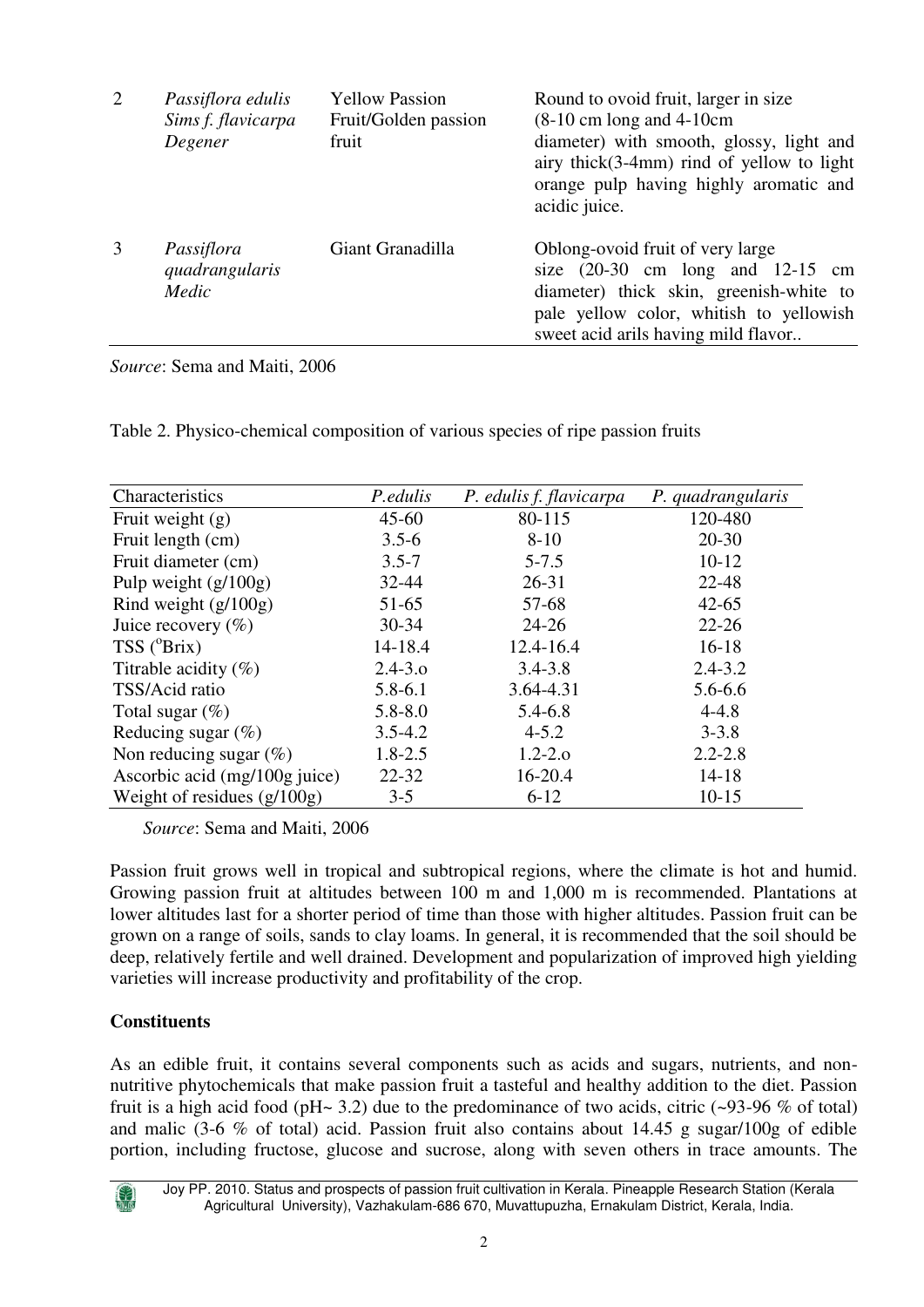acids and sugars add to the unique taste and serve as a preservative nature for the tropical fruit. Passion fruit provides a good source of nutrients such as Vitamin C (18.2 mg/100g of edible portion), Vitamin A (2410 IU/100g of edible portion) and potassium (278mg/100g of edible portion) and non-nutritive phytochemicals, carotenoids (9.25 mg/L) and polyphenols (435 mg/L). Vitamin C functions as an antioxidant that reduces free radical damage by scavenging oxyradicals. Vitamin A has important roles in the maintenance of vision and skin care, cell growth, and reproduction. Vitamin A can be obtained directly from the diet or derived from non-nutritive phytochemicals called carotenoids. In addition to being a vitamin A precursors, certain carotenoids such as P -carotene were found to have anticancer properties. In passion fruit, thirteen different carotenoids have been identified, including zeta-, beta- and alpha-carotene, b-cryptoxanthin, and lycopene. Other non-nutritive phytochemicals found in passion fruit are polyphenolic compounds, which have been found to have antioxidant activity as well as anticancer properties. Only some of the polyphenolics such as the phenolic acids have been identified in passion fruit.

#### **Uses**

Passion fruit can be grown to eat or for its juice, which is often added to other fruit juices to enhance aroma. The fruit is eaten alone or in fruit salads, sherbets, ice cream, jams, cool drinks and as concentrates. The yellow variety is used for juice processing, while the Purple variety is sold in fresh fruit markets. In Brazil, the majority of fruits in supermarkets are the yellow ones. The fruit has been used by the Brazilian tribes as a heart tonic and medicine, and as a favorite drink called maracuja grande that is frequently used to treat asthma, whooping cough, bronchitis and other tough coughs. Passion fruit still occupies an important place in South American traditional medicine, and in Peruvian traditional medicine the juice is used for urinary infections and as a mild diuretic. In Madeira, the juice of passion fruit is given as a digestive stimulant and treatment of gastric cancer.

### **Status**

### **International**

Passion fruit is grown mostly in tropical and sub-tropical part of the world. Today, passion fruit is grown nearly everywhere in the tropical belt of South America to Australia, Asia and Africa. South America is currently the largest producer of passion fruit. This fruit is native to Brazil and Ecuador, where it is used for medicinal purposes as a sedative, as well as a food source. The total global supply of passion fruit is estimated at 8.52 lakh tons, with major producing countries comprising of Brazil, Mexico, Ecuador, Australia, Zimbabwe, Kenya and Columbia. Over 95% of the production is the yellow form for juice extraction, while purple contributes predominantly for fresh fruit trade.

Passion fruit has a long and colorful history of popularity and extensive cultivation, starting in the late 19th century when it was introduced to Hawaii in 1880. It quickly became a "household word" and, at the turn of the 21st century, Hawaii is the country with the highest per-capita consumption of passion fruit juice in North America. Today, passion fruit is grown nearly everywhere in the tropical belt of South America to Australia, Asia and Africa and plantations are found in California (USA). South America is currently the largest producer of passion fruit worldwide. Native to Brazil, it is immensely popular there; demand is so high that, despite their own passion fruit cultivation, they have to import additional supplies from other countries. Ecuador, having comparative advantage for the growth of passion fruit, is one of the largest producers in the world with a dominant share in the world export market. It is followed by Australia and New Zealand in export of the fruit to other countries. Kenya and South Africa also have a decent production of passion fruit and its area under cultivation is growing rapidly.



Joy PP. 2010. Status and prospects of passion fruit cultivation in Kerala. Pineapple Research Station (Kerala Agricultural University), Vazhakulam-686 670, Muvattupuzha, Ernakulam District, Kerala, India.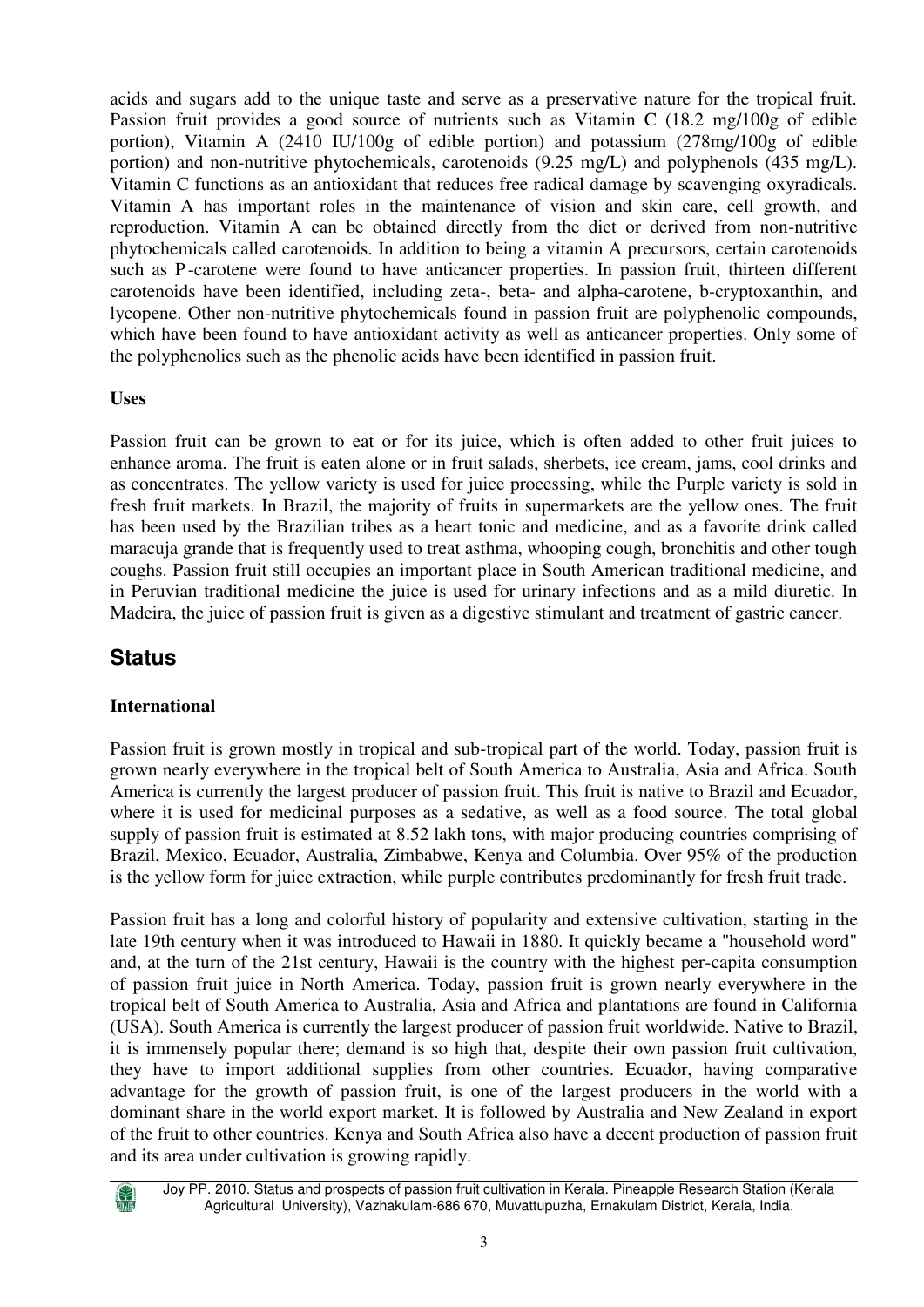Passion fruit is grown in most tropical and subtropical parts of the world, and it is particularly important commercially in Australia, Hawaii, South Africa and Brazil. Brazil is the world's foremost producer of passion-fruit, with about 90% of the production, followed by Peru, Venezuela, South Africa, Sri Lanka and Australia. Brazilian production is around 478,000 t with a yield of about 13.8 t/ha. The northern and north-eastern regions of the country are responsible for more than 80% of the national production. The passion-fruit is used primarily for fresh consumption and the production of juice, which is also exported. The principal market is Europe, which imports more than 90% of the juice. However, there are very good prospects in the American, Canadian and Japanese markets. The purple passion fruit was introduced into Israel from Australia early in the 20th Century and is commonly grown in home gardens all around the coastal plain, with small quantities being supplied to processing factories.

#### **National**

India, too, has its place in passion fruit history. India has enjoyed a moderate harvest of purple passion fruit in the Nilgiris, Wynad, Kodaikanal, Shevroys, Coorg and Malabar in the south and in various parts of northern India, especially Himachal and North East states like Manipur, Nagaland Mizoram and Meghalaya. In many areas, the vine has run wild. The yellow form was unknown in India until just a few decades ago when it was introduced from Sri Lanka and proved well adapted to low elevations around Chennai and Kerala. It was quickly approved as having a more pronounced flavor than the purple and producing within a year of planting heavier and more regular crops. The passion-fruit vine is cultivated predominantly in small orchards, on average 1- 4 ha, and is an important source of income for small to medium producers.

In India, passion fruit cultivation is confined to Kerala, Tamil Nadu (Nilgiri hills and Kodai Kenal), Karnataka (Coorg) and northeastern states (Mizoram, Nagaland, Manipur and Sikkim) with an area and production of 9.11 thousand ha and 45.82 thousand tons. The average productivity comes to 5.02 tons/ha, abysmally low to 30-35 tons/ha harvested in the countries like Brazil, Australia, Colombia etc. using off course high planting density (2.0 x 1.25 m within the row and between the rows, respectively, with a plating density of 4000 plants/ha). Poor production management shared predominantly in terms of nutrient management holds the key factor, responsible for such a colossal yield difference. Passion fruit is a highly nutrient responsive perennial crop, grows mostly as vine with a shallow root system (root density remaining confined to top 20 cm soil depth). Passion fruit vine originating from cutting starts fruiting much earlier (7-6 months) than those from seeds (10-12 months)

Surveys have been made to identify the nutrition disorders in passion fruit. In leaf nutrient concentration of passion fruit grown in Nagaland, Mizoram and Manipur in relation to fruit yield/vine showed that vines are severely underfertilized due to sub-optimum concentration of most of the nutrients (Table 3). However, by comparison, the nutrient status is much better in Coorg in addition to fruit yield/vine due to more favourable soil pH (5.8-6.2), allowing easy supply of nutrients. These observations suggest that passion fruit is nutritionally very neglected and needs proper fertilization, if productivity potential is to be exploited to transform passion fruit industry into a high cash earning crop.

Passion fruit juice serves as a rich source of vitamins and minerals (Table 4. The concentration of sodium compared to other fruits is high. While concentration of calcium and magnesium is very low, but carotene is high without any detectable amount of bitter compounds like hesperidin, naringin and limolin. The rind of passion fruit contains 5-6% protein, while seeds yield as high as

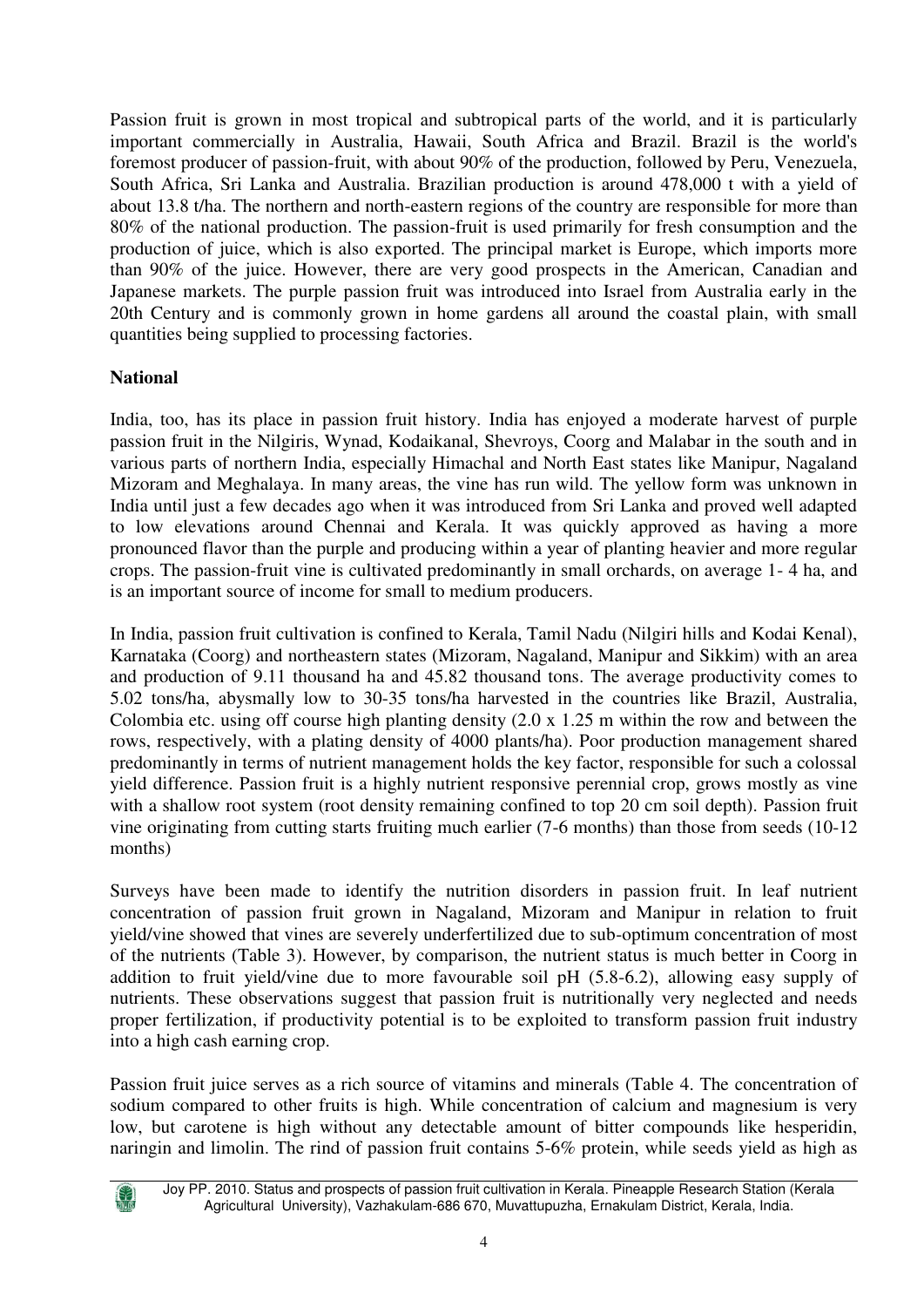23% oil, on par with oilseed crop like sunflower and soya bean.

North East Region of India, covering an area of 2.62 lakh sq.km, accounting for about 8% of the total area of the country is a true frontier region sharing 98 % of its borders with the neighboring countries of China, Nepal, Myanmar, Bangladesh and Bhutan. NER being blessed with congenial atmosphere can grow all kinds of Horticulture crops. Passion fruit is cultivated in the clean and pollution-free hills of Manipur, Nagaland, Mizoram and Meghalaya. In recent years the area and production of passion fruit has increased substantially in the region due to the technological intervention by the government under the Technology Mission for development of Horticulture in Northeast India.

| northeast and south India |             |               |              |             |               |           |           |  |  |
|---------------------------|-------------|---------------|--------------|-------------|---------------|-----------|-----------|--|--|
| Location                  |             |               | Yield        |             |               |           |           |  |  |
|                           | N           | P             | K            | Ca          | Mg            | Zn        |           |  |  |
|                           | $(\%)$      | $(\%)$        | $(\%)$       | $(\%)$      | $(\%)$        | (ppm)     | (kg/vine) |  |  |
| <b>Northeast</b>          |             |               |              |             |               |           |           |  |  |
| India                     |             |               |              |             |               |           |           |  |  |
| <b>Nagaland</b>           |             |               |              |             |               |           |           |  |  |
| - Wokha                   | $2.4 - 2.8$ | $0.12 - 0.14$ | $1.2 - 1.6$  | $1.1 - 1.6$ | $0.12 - 0.14$ | 14-16     | $2 - 3$   |  |  |
| - Mokokchung              | $2.6 - 3.0$ | $0.11 - 0.12$ | $1.4 - 1.6$  | $1.2 - 1.8$ | $0.10 - 0.12$ | 13-18     | $4 - 5$   |  |  |
| <b>Mizoram</b>            |             |               |              |             |               |           |           |  |  |
| - Kolasib                 | $1.8 - 2.1$ | $0.10 - 0.14$ | $1.3 - 1.8$  | $1.2 - 1.4$ | $0.10 - 0.14$ | $12 - 14$ | $5-6$     |  |  |
| - Aizawal                 | $1.9 - 2.6$ | $0.11 - 0.12$ | $1.8 - 2.0$  | $1.4 - 1.6$ | $1.3 - 1.5$   | $12 - 15$ | $4-6$     |  |  |
| - Mamit                   | $2.0 - 2.4$ | $0.10 - 0.12$ | $0.98 - 1.1$ | $1.3 - 1.8$ | $0.11 - 0.13$ | $15-16$   | $2 - 3$   |  |  |
| <b>Manipur</b>            |             |               |              |             |               |           |           |  |  |
| - Tamenglong              | $2.6 - 3.1$ | $0.14 - 0.16$ | $0.92 - 1.2$ | $1.3 - 1.5$ | $0.13 - 0.15$ | $13 - 15$ | $3-4$     |  |  |
| - Ukhrul                  | $2.5 - 3.4$ | $0.12 - 0.14$ | $1.1 - 1.3$  | $1.2 - 1.4$ | $0.12 - 0.14$ | 15-18     | $4 - 5$   |  |  |
| South India*              |             |               |              |             |               |           |           |  |  |
| Karnataka                 |             |               |              |             |               |           |           |  |  |
| Coorg                     | $2.1 - 2.7$ | $0.06 - 0.17$ | $2.3 - 2.9$  | $1.4 - 1.6$ | $0.18 - 0.24$ |           | $6 - 8$   |  |  |

Table 3. Leaf nutrient composition of passion fruit vine in relation to fruit yield in

*Source*: Sema and Maiti, 2006

| Sl.No. | Components                                | Range        |
|--------|-------------------------------------------|--------------|
| i.     | Relative density (20720 $\degree$ C)      | 1.05-1.07    |
| ii.    | $^{\circ}$ Brix                           | 12.0-18.0    |
| iii.   | Total soluble solids (g/litre)            | 125.8-193.5  |
| iv.    | Fiber $(g/100 g$ edible portion)          | $4.4 - 15.9$ |
| V.     | Starch $(g/100 g$ edible portion)         | $1.0 - 3.7$  |
| vi.    | Protein $(g/100 g$ edible portion)        | $0.6 - 2.8$  |
| vii.   | Calories (Kcal /100g edible portion)      | 32-92        |
| viii.  | Vitamin A $(mg/100 g$ edible portion)     | 650-684      |
| ix.    | Vitamin $B_2$ (mg/100 g edible portion)   | $0.1 - 0.2$  |
| X.     | Vitamin C $(mg/100 g$ edible portion)     | $20 - 25$    |
| xi.    | Titrable acids as tartaric acid (g/litre) | $30 - 55$    |
| xii.   | L-Malic acid (g/litre)                    | $1.3 - 5.0$  |
| xiii.  | Citric acid (g/litre)                     | $25 - 50$    |

Table 4. Nutritive value of passion fruit juice

Joy PP. 2010. Status and prospects of passion fruit cultivation in Kerala. Pineapple Research Station (Kerala Agricultural University), Vazhakulam-686 670, Muvattupuzha, Ernakulam District, Kerala, India.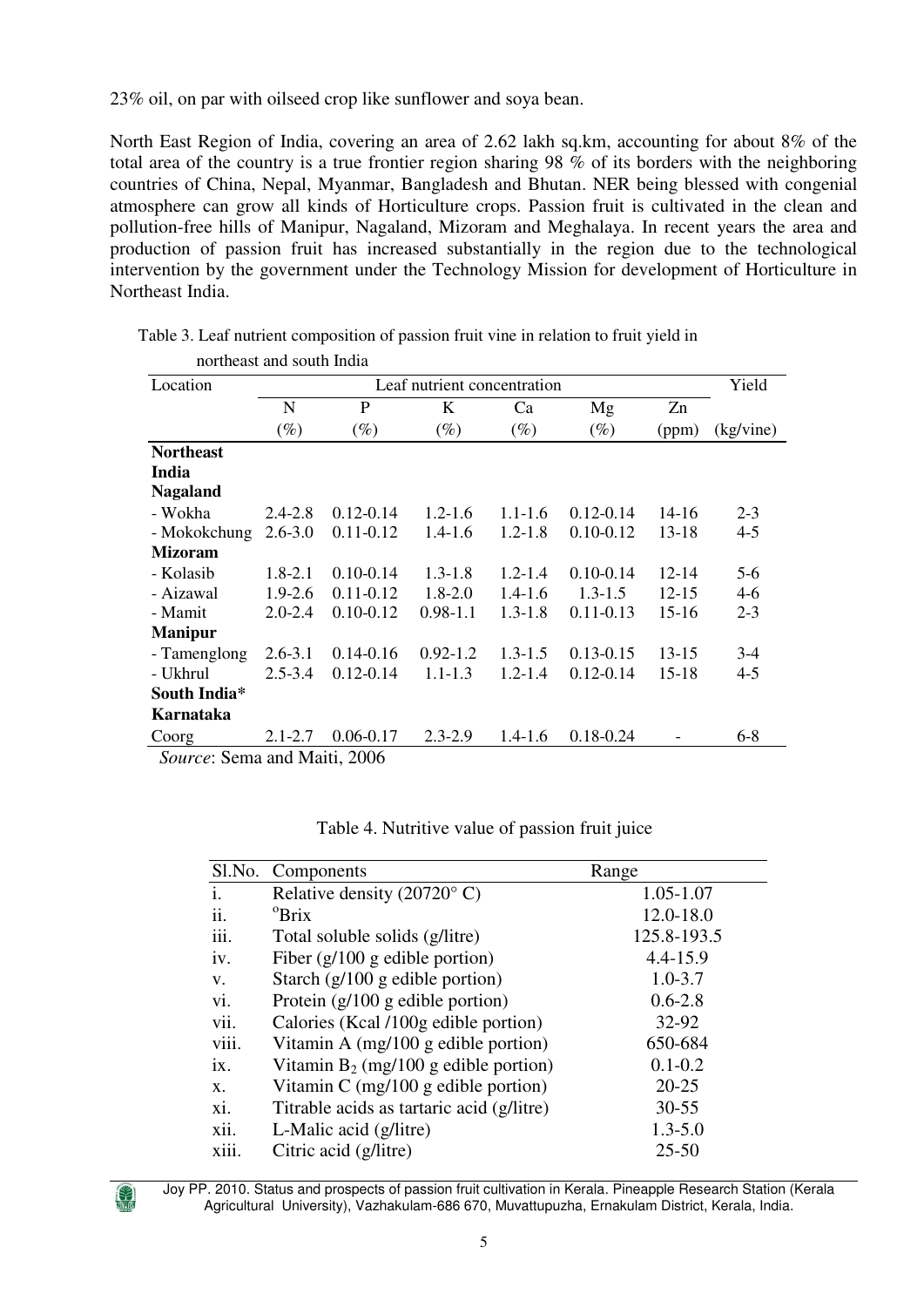| xiv.   | Isocitric acid (mg/litre)        | 170-380     |
|--------|----------------------------------|-------------|
| XV.    | Glucose (g/litre)                | $20 - 55$   |
| xvi.   | Fructose (g/litre)               | $20 - 53$   |
| xvii.  | Sucrose(g/litre)                 | $10 - 45$   |
| xviii. | Potassium (mg/litre)             | 2200-3500   |
| xix.   | Magnesium (mg/litre)             | 100-200     |
| XX.    | Calcium (mg/litre)               | 35-150      |
| xxi.   | Chloride (mg/litre)              | 50-300      |
| xxii.  | Phosphate (mg/litre)             | 350-850     |
| xxiii. | Sulfate (mg/litre)               | 250-400     |
| xxiv.  | Iron (mg/litre)                  | $25 - 30$   |
| XXV.   | $\text{Zinc}$ (mg/litre)         | $5-10$      |
| xvi.   | Proline (mg/litre)               | 150-1500    |
| xvii.  | Aspartic acid (mmol/litre)       | $3-12$      |
| xviii. | Alanine (mmol/litre)             | $1.0 - 4.5$ |
| XIX.   | y-aminobutyric acid (mmol/litre) | $1.5 - 4.0$ |
| XXX.   | Histidine (mmol/litre)           | $0.1 - 0.4$ |
| XXX1.  | B-carotene(mg/litre)             | $7 - 28$    |
|        |                                  |             |

*Source*: Sema and Maiti, 2006

#### **State**

Over fifty passion fruit accessions collected from different areas in Kerala and South India have been conserved and evaluated at the Pineapple Research Station, Vazhakulam for the last several years and the results showed wide variability in their morphological and biochemical characteristics offering great scope for selection of superior types. The descriptive statistics of the passion fruit accessions maintained at the Pineapple Research Station, Vazhakulam are furnished below (Table 5). These elite types require further detailed evaluation for yield, quality and pest and disease tolerance parameters in a replicated field trial for evolving superior variety suited for the plains of Kerala. The yield and quality of a promising passion fruit selection No. 45 over the years 2003- 2006 are furnished in Table 6.

| Table 5. Descriptive statistics of passion fruit accessions at the Pineapple Research Station, Vazhakulam |  |  |  |  |  |  |
|-----------------------------------------------------------------------------------------------------------|--|--|--|--|--|--|
|-----------------------------------------------------------------------------------------------------------|--|--|--|--|--|--|

| Parameter        | Fruit   | wt $(g)$ wt $(g)$ | Rind Pulp wt Seed Juice TSS<br>(g) |      | wt $(g)$ wt $(g)$      | $(\%)$ | pH                 | Reducin Nonred.<br>g sugar<br>$(\%)$ | sugar<br>$(\%)$ | Total<br>Sugar<br>$(\%)$ | Ascorbic<br>acid<br>(mg/g) |
|------------------|---------|-------------------|------------------------------------|------|------------------------|--------|--------------------|--------------------------------------|-----------------|--------------------------|----------------------------|
| Mean             | 74.38   | 40.65             | 27.26                              |      | 6.46 22.41 15.9        |        | 3.325              | 4.159                                | 6.537           | 10.67                    | 36.74                      |
| Median           | 74.16   | 40.61             | 27.4                               | 6    | 21.96                  | 16     | 3.29               | 4                                    | 6.115           | 10.17                    | 36.48                      |
| Mode<br>Standard | 76.5    | 38                | 26                                 | 5    | 20                     | 17     | 3.19               | 3                                    | 4.79            | 13.2                     | 31.74                      |
| Deviation        | 17.51   | 10.12             | 8.037                              |      | 3.2 7.561 1.679        |        | 0.5                | 1.182                                | 2.448           | 3.129                    | 9.492                      |
| Sample Variance  | 306.4   | 102.4             | 64.59                              |      | 10.2 57.17 2.818       |        | 0.25               | 1.397                                | 5.992           | 9.792                    | 90.1                       |
| Kurtosis         | $-0.02$ | $-0.38$           | 0.268                              | 98.8 |                        |        | $-0.2$ 0.963 23.46 | 0.187                                | $-0.79$         | $-1.05$                  | $-0.16$                    |
| <b>Skewness</b>  | $-0.05$ | 0.049             | $-0.064$                           |      | 7.76 0.249 -0.56 -3.57 |        |                    | 0.445                                | 0.398           | 0.179                    | 0.342                      |
| Range            | 92.64   | 53.69             | 49.88                              |      | 46.6 39.08 11.6        |        | 4.57               | 7.24                                 | 11.51           | 14.58                    | 49.44                      |
| Minimum          | 27.5    | 11.68             | 2.875                              | 2.17 | $\overline{4}$         | 8.8    | $\Omega$           | 1.13                                 | 1.79            | 2.95                     | 13.04                      |
| Maximum          | 120.1   | 65.38             | 52.75                              |      | 48.8 43.08             | 20.4   | 4.57               | 8.37                                 | 13.3            | 17.53                    | 62.48                      |

Joy PP. 2010. Status and prospects of passion fruit cultivation in Kerala. Pineapple Research Station (Kerala Agricultural University), Vazhakulam-686 670, Muvattupuzha, Ernakulam District, Kerala, India.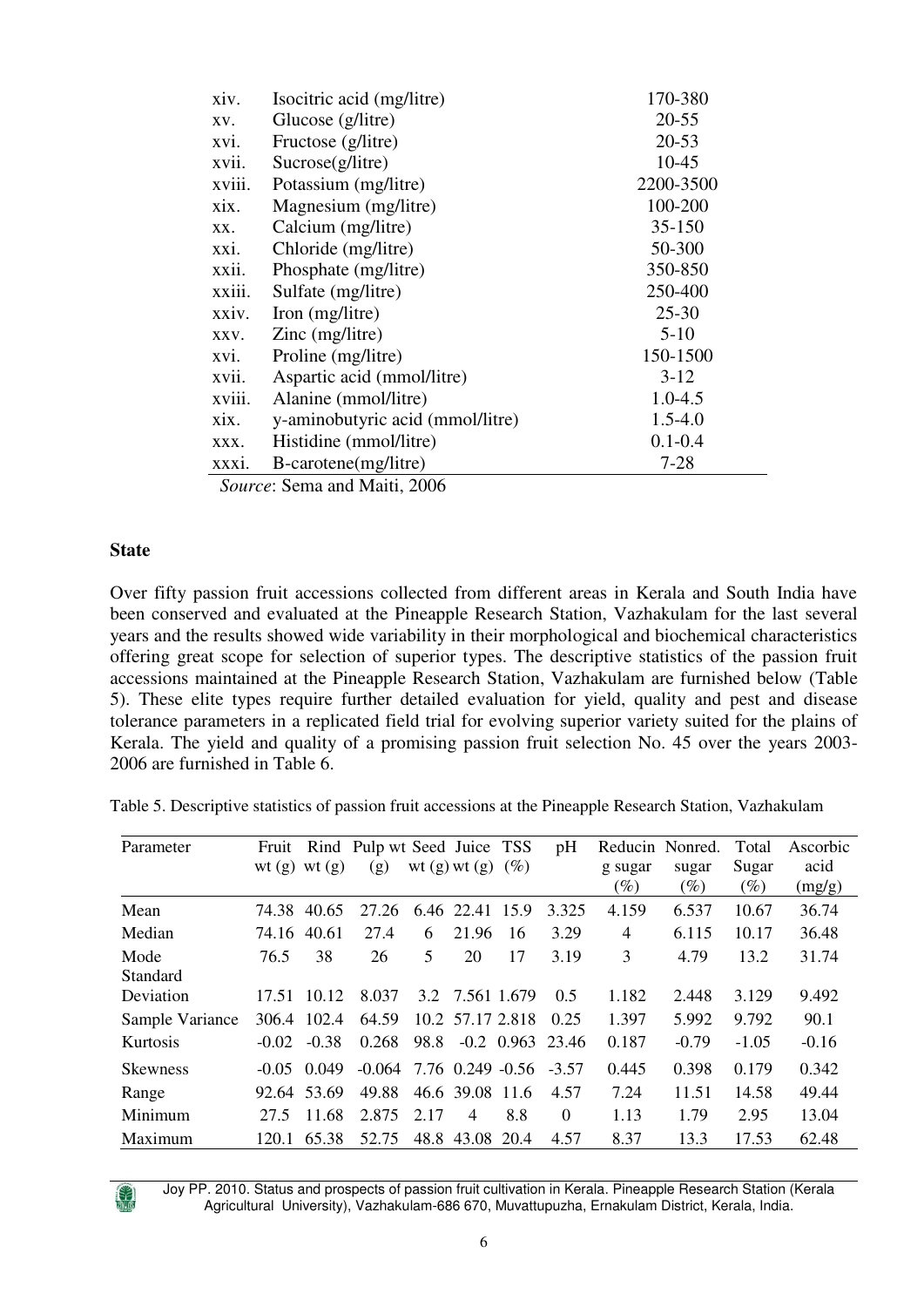| Characters                | 2003  | 2004   | 2005   | 2006  |
|---------------------------|-------|--------|--------|-------|
| Yield of fruit $(g)$      | 3960  | 5715.5 | 4992.5 | 2974  |
| Weight/fruit $(g)$        | 76.2  | 77.2   | 68.4   | 80.4  |
| Rind weight %             | 56.9  | 50.1   | 48.4   | 56.2  |
| Pulp weight %             | 33.7  | 29.9   | 40.4   | 34.2  |
| Seed weight %             | 9.4   | 11.2   | 11.3   | 9.5   |
| Juice weight %            | 23.8  | 22.9   | 32.6   | 33.4  |
| TSS $(\%)$                | 18.3  | 17     | 17     | 13.8  |
| pH                        | 3.49  | 3.91   | 2.98   | 3.3   |
| Acidity $(\% )$           | 2.81  | 3.39   | 2.79   | 2.27  |
| Reducing sugar $(\%)$     | 4.19  | 2.82   | 3.8    | 4.57  |
| Total sugar $(\%)$        | 9.2   | 11.3   | 9.07   | 10.68 |
| Non Reducing sugar $(\%)$ | 5.02  | 8.48   | 5.27   | 6.12  |
| Ascorbic acid $(mg/g)$    | 37.29 | 13.04  | 42.17  | 47.19 |

Table 6. Yield and quality of passion fruit selection No. 45

There is immense potentiality of boosting passion fruit industry in Kerala. The region has all sets of climate and sufficient rainfall for growing a variety of Horticultural crops including passion fruit very successfully. There is a great possibility of expanding its cultivation to the low and mid lands of the state on a commercial scale. Passion fruit in processed form like concentrates and RTS has tremendous scope of market both at national and international level because of its unique and excellent flavor and aroma. Passion fruit and its different parts of plant having numerous medicinal properties has great scope for domestic and export market. Passion fruit industry can bring about a much needed employment opportunity in the region with not only its cultivation but also with setting up of more processing and semi-processing units in the state.

Growing passion fruit can be reasonably remunerative in Kerala. Identification of superior varieties and refinement in techniques involving accurate assessment of nutritional disorders and reorientation in site specific constraint based-fertilization programme, the heavy returns from passion fruit cultivation could be easily accomplished by bringing the desired improvisation in productivity level from the present scenario and simultaneously prolonging the longevity of productive life, from the present average life of only 3-4 years. While doing so, high density planting with fertigation should be an ultimate aim of production management in the years to come, in order to match with frontline passion fruit growing countries. A concentrated effort on the other hand is much needed in creating awareness, developing market linkages and setting up of semi processing  $\&$  large scale processing units, post harvest management and creation of proper infrastructure and logistics. The above strategies if taken up would certainly boost the passion fruit cultivation in the state.

Passion fruit is a highly suitable crop for small-scale farmers due to its nutritional and market value and short maturity period. However, its production is constrained by lack of suitable varieties, technical knowhow on crop cultivation, pests and diseases and relatively higher capital investments. Developing suitable varieties and agro-technology and enhancing participatory dissemination of agricultural technologies and information to the farming community with the overall aims of improving food security, reducing poverty and contributing to more sustainable natural resource management will go a long way in popularizing the crop. Developing various marketing channels and organized marketing will pave the way to commercial cultivation of the crop in Kerala. Further, group training is a suitable way of up-scaling technology dissemination to ensure technology adoption and sustainability. Growing and marketing of export quality passion fruit would play a big

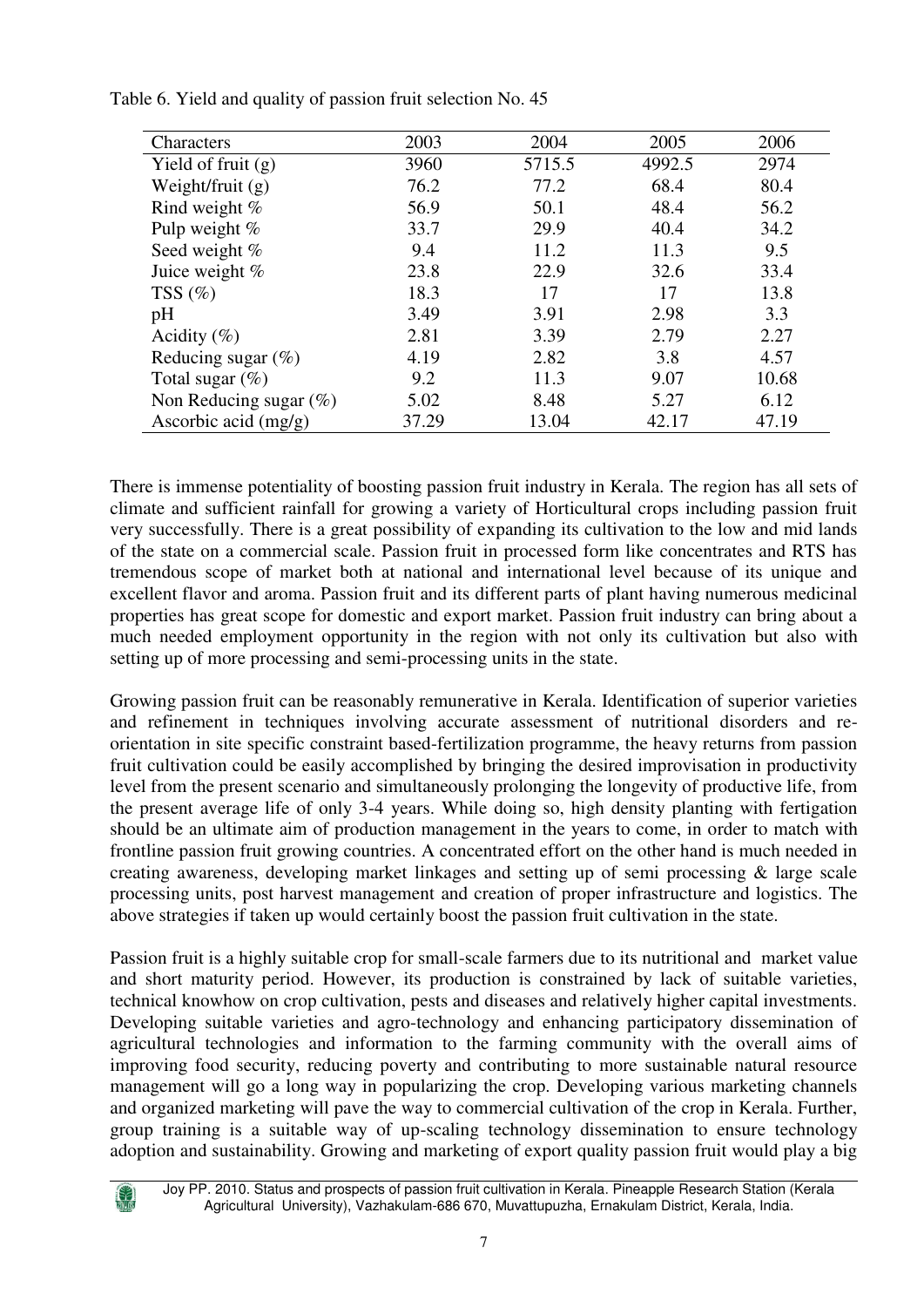role in poverty alleviation through income generation, employment creation and health improvement.

### **Gap areas**

Passion fruit production is constrained by lack of suitable varieties, technical knowhow on crop cultivation, pests and diseases and relatively higher capital investments. Passion fruit having a unique and excellent flavor and aroma has not reached to the majority of the people even within the country due to poor or lack of publicity. Most of the people have not come across this fruit and its processed product which otherwise would have definitely captured their attention and boost the industry in the state. As in many of the Horticultural crops, passion fruit marketing both for fresh as well as processed or semi-processed products is also very weak and almost negligible. Growers are apprehensive to expand the area under its cultivation without assured market for their produce which in turn will result in inadequate volume of raw materials for the processing industries. There are no semi processing units or the state of art facilities for juice extraction and making of concentrates of passion fruit in the state as well which would otherwise ease the transportation cost of bulk quantities of fresh passion fruit. Despite the fact that passion fruit has a great potentiality due to suitable climatic and soil conditions, the productivity and production is very low mainly due to lack of improved varieties. This perhaps is a result of raising plantations with non-descriptive planting materials as well as poor crop husbandry. This crop is noted for its instability and unpredictability in production. Besides, the crop is also susceptible to various diseases and pests. Like for many of the Horticultural crops, post harvest management aspect of passion fruit is also not given due attention, thus resulting in loss of large quantity of the harvested produce and deterioration in quality of the produce.

# **Passion fruit industry**

### **Processing units**

Manipur has two units (Exotic Juices & one new), Nagaland three units (Lungnak -closed down, Fruit &Veg. processing unit -Dimapur -Privatized & new - Mokokchung) and Mizoram one unit (new) for processing passion fruit.

The juice drink "Pasip" manufactured by Exotic Juices Ltd from fruit grown and processed in Manipur, having a capacity of 1.5 million litres is marketed by EcoVerse. Pasip is being marketed in all the major cities of India and will soon be exported . Large scale passion fruit cultivation and setting up of a state of the art processing complex with latest process know-how was made possible with the much needed support from SFAC, NEDFI, APEDA, MOFPI, SBI and Exim Bank.

There is an immense potentiality of boosting passion fruit industry in NER of India based on the following strength of the region.

The region has all sets of climate and sufficient rainfall for growing a variety of Horticultural crops including passion fruit very successfully.

There is a great possibility of expanding its cultivation to the low and mid hill region for commercial scale production as there is still large tract of uncultivated land in the region.

Passion fruit in processed form like concentrates and RTS has tremendous scope of market both at national and international level because of its unique and excellent flavor and aroma.

Passion fruit and its different parts of plant having numerous medicinal properties has great scope for domestic and export market.



Joy PP. 2010. Status and prospects of passion fruit cultivation in Kerala. Pineapple Research Station (Kerala Agricultural University), Vazhakulam-686 670, Muvattupuzha, Ernakulam District, Kerala, India.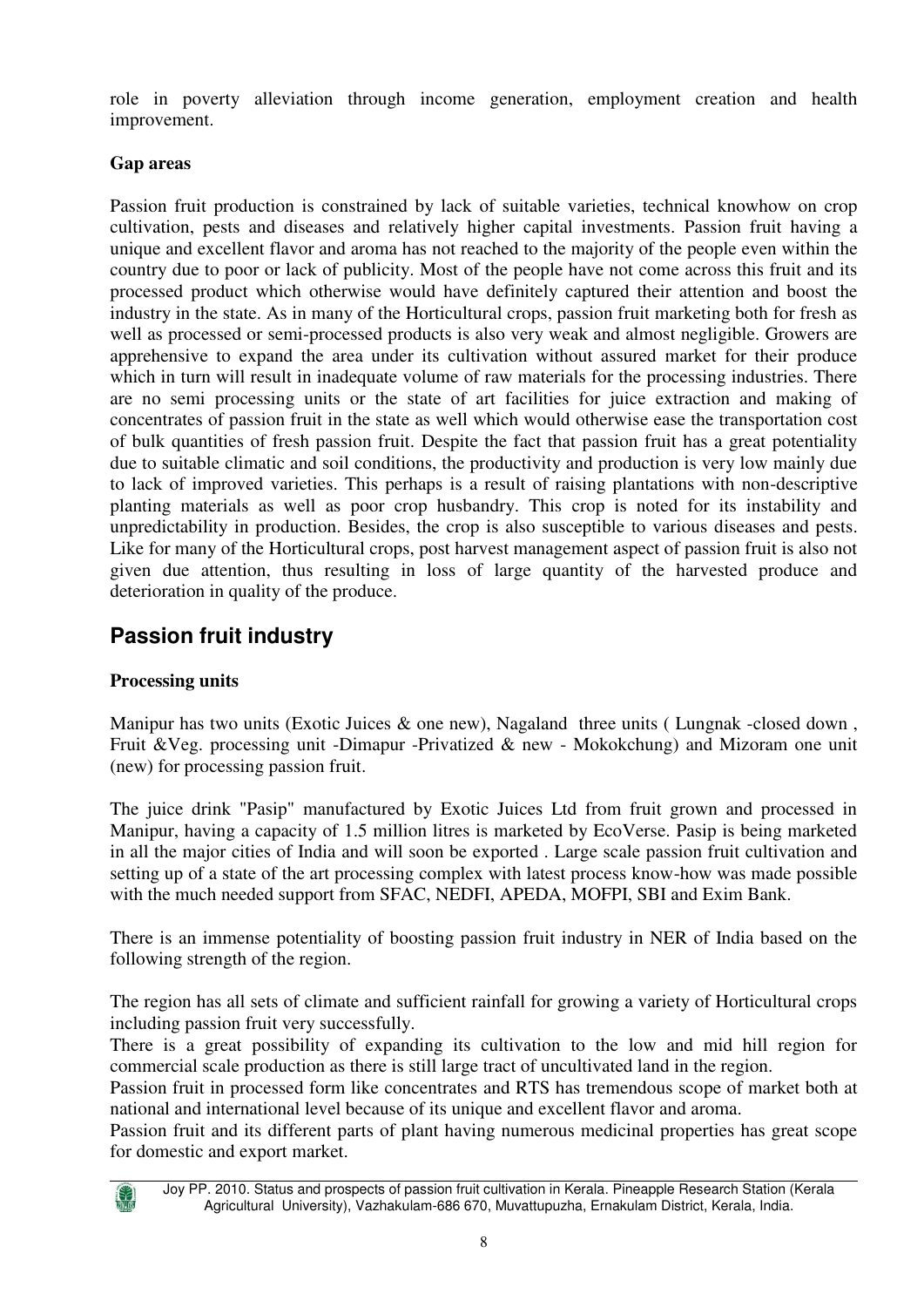Passion fruit industry can bring about a much needed employment opportunity in the region with not only its cultivation but also with setting up of more processing and semi- processing units in the region.

#### **Constraints**

#### *Lack of awareness*

Passion fruit having a unique and excellent flavor and aroma has not reached to the majority of the people even within the country due to poor or lack of publicity. Most of the people have not come across this fruit and its processed product which otherwise would have definitely captured their attention and boost the industry in the region.

#### *Poor market linkages*

As in many of the Horticultural crops, passion fruit marketing both for fresh as well as processed or semi-processed products is also very weak and almost negligible except for the exotic juices which could manage an outlet in some parts of the country and is now in the process of export with the assistance of APEDA. Growers are apprehensive to expand the area under its cultivation without assured market of their produce. In a situation where there is no proper market channel, the growers will not expand the area under its cultivation which in turn will result in inadequate volume of raw materials for the processing industries.

#### *Lack/inadequate processing units*

There are only handful of processing units in the region. In fact, there is only one that is having the state of art facilities for juice extraction and making of concentrates of passion fruit. Some new units are coming up now in Mizoram, Nagaland and Manipur, however these are too meager to cater to the need. There are no semi processing units in the region as well which would otherwise ease the transportation cost of bulk quantities of fresh passion fruit.

#### *Poor infrastructure facilities*

Poor or inadequate storage facilities and poor road connectivity to the production site results in huge quantitative and qualitative post harvest losses in all parts of NER.

#### *Low production and productivity*

Despite the fact that passion fruit has a great potentiality in the region due to suitable climatic and soil conditions, the productivity and production is still very low which perhaps is a result of raising plantations with non- descriptive planting materials as well as poor crop husbandry This crop is noted for its instability and unpredictability in production. Besides, the crop is also susceptible to various diseases and pests.

#### *Lack of post harvest management*

Like for many of the Horticultural crops, post harvest management aspect of passion fruit is also not given due attention, thus resulting in loss of large quantity of the harvested produce and deterioration in quality of the produce.



Joy PP. 2010. Status and prospects of passion fruit cultivation in Kerala. Pineapple Research Station (Kerala Agricultural University), Vazhakulam-686 670, Muvattupuzha, Ernakulam District, Kerala, India.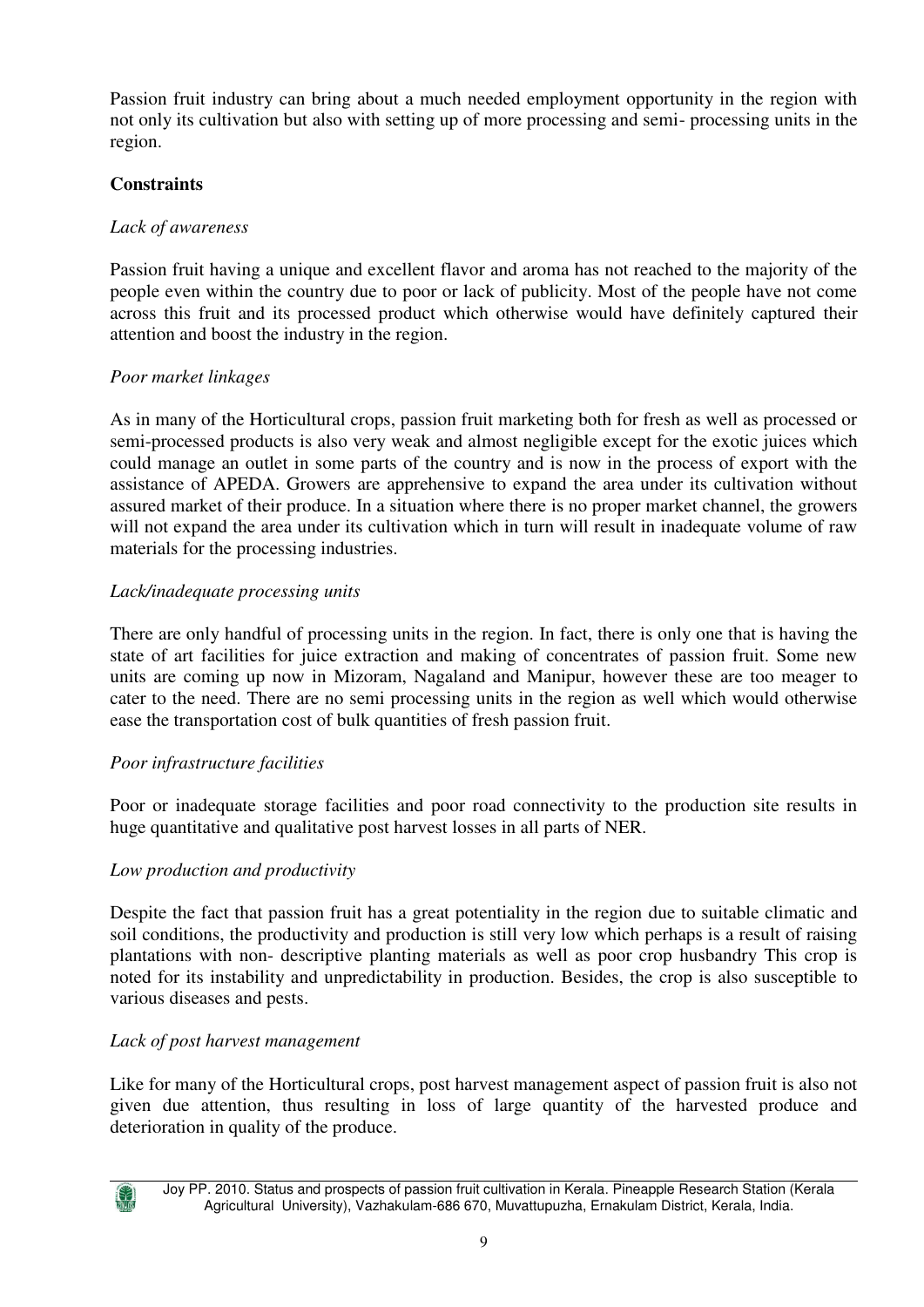### **Challenges & Strategies**

#### *Creating awareness /Publicity*

In order to boost up the passion fruit industry in the region, the first and foremost step to be taken up is to create an awareness among the people and give wide publicity though different means. In this regard, the govt. may initiate some steps to link up the producers/ processors with the airlines and railways in order to have an assured supply chain. Some assistance may also be extended to the producers for advertising their products in T.V. and other mass media.

#### *Developing market linkages*

To encourage the growers to grow and produce more in order to get the volume of produce for the processing units, proper and assured market linkages needs to be developed. Govt. should create platform for linkages between the investors / business houses and the producers. Creation of proper market linkages would help in the passion fruit of this region to reach to the consumer in different parts of the country and abroad.

#### *Marketing strategy for Passion Fruit*

As the passion fruit is not cultivated commercially not only in region but also in the country, it will take some time to develop the market. However, it is difficult proposition for small farmers to invest into crop without assurance of markets. Therefore, integrated efforts are required from all the possible stakeholders e.g. farmers, government agencies, research institutions and other agencies involved in horticulture development in the region.

Formation of growers cooperative or growers' company can be viable alternate to develop the crop and make it a commercial success. A good successful example of growers' company is MAHAGRAP, Maharashtra based grape growers' association. At the time of introduction of export oriented cultivation of grapes, it was very difficult for the farmers to find markets. There were limited resources with farmers to get knowledge of export requirement, quality parameters, and prescribed practices for cultivation, storage and other post harvest activities. Enterprising farmers of Maharashtra took this challenge and cooperation was answer for this. Under the umbrella of MAHAGRAP, a few progressive farmers joined together. They explored the export markets on their own, got trained on various aspects and implanted the practices back home. Government agencies like APEDA also helped in this initiative by facilitating them in more than one way.

Passion fruit also require such initiative from the farmers to make it a successful crop. However, State governments at the regional level need to take initiatives in forming such group, training the farmers and handholding till these associations become commercially viable enterprises. At initial stage, it is possible that a few progressive farmers can be selected who have sufficient resource to make some investment and sustain the activities till the revenue generation starts.

Private sector can also play a crucial role by investing into post-harvest infrastructure, processing facilities and marketing. Government should explore the possible Public-Private Partnership models attracting private sector investment in enhancing marketability of Passion fruit.

Keeping in mind, the huge potentialities of the region and various bottlenecks that are hindering the growth of this industry in the region, a concentrated effort is much needed in creating awareness, strengthening /developing market linkages, strengthening of existing processing units and setting up

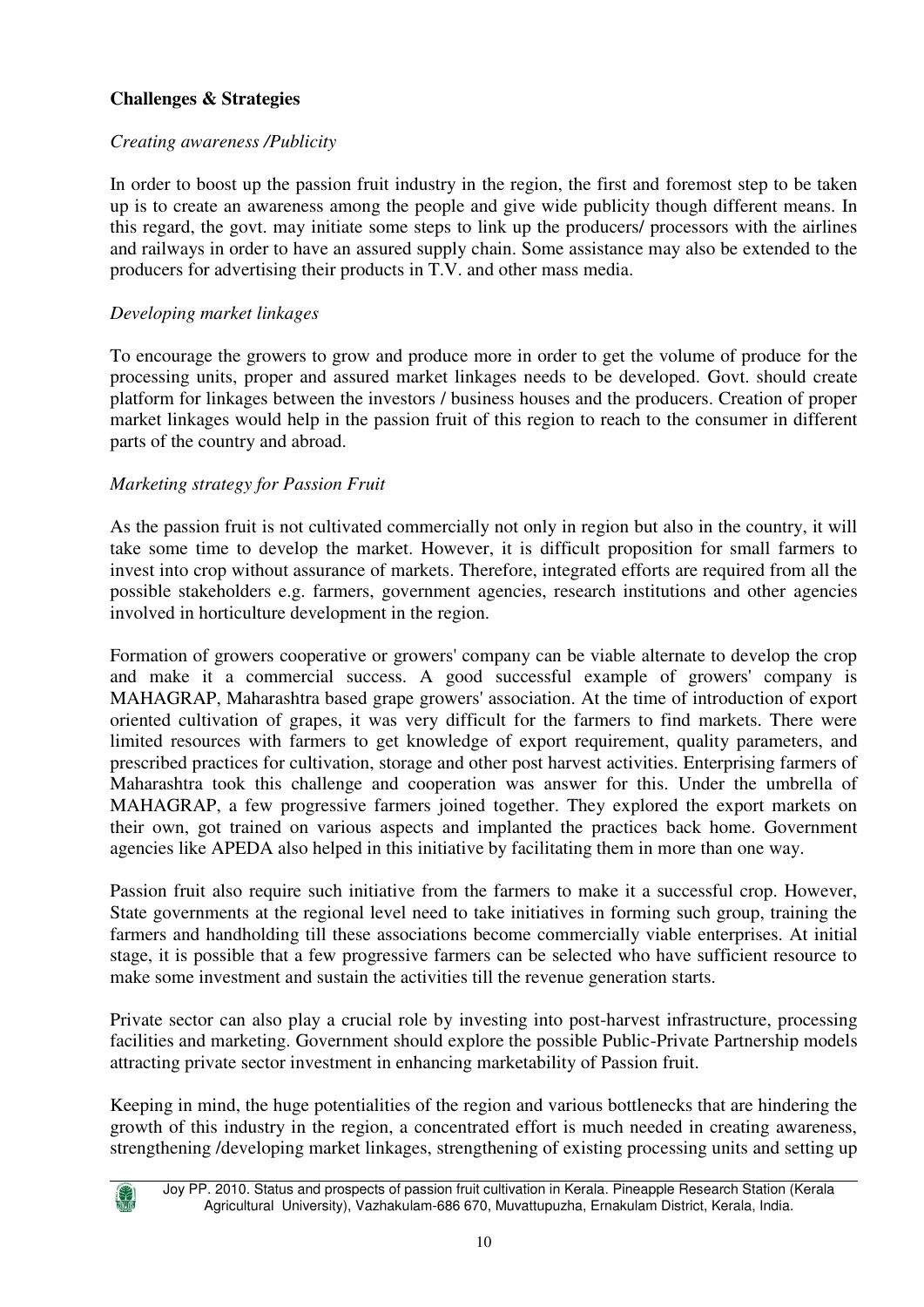of semi processing & processing units, post harvest management and creation of proper infrastructures and logistics. The above strategies if taken up would certainly boost the passion fruit industry in the region.

#### *Setting up / strengthening of new /existing processing & semi- processing units*

There is a need for upgrading and modifying the existing processing units and also set up at least one new processing unit with state of art facility in each state of the region and semi processing units for juice extraction at production sites. There can be a collection centre at the centre point where the producers can bring their produce of both fresh and semi processed products and the wholesaler / processors comes to collect the produce.

#### *Creation of proper storage facilities*

Creation of proper storage facilities (low cost storages & Cold stores) at production site, collection centre and at processing units will be vital for judicious utilization of the harvested produce and smooth running of the processing units.

#### *Road connectivity*

In most part of the region, transportation is the biggest hurdle for large scale crop production. The transportation cost is very high and this discourages the growers to expand area for more production as the return is not cost effective. In addition to this, Horticultural crops being highly perishable in nature require good transportation system. Road connectivity is very poor; this leads to huge post harvest losses and distress sale of the produce by the growers. Subsidy for domestic transportation needs to be given to the growers to encourage them to expand area under its cultivation and produce volume for making available the required raw materials for the processing units. The Agri /Horti link roads need to be given more emphasis so that the approach road reaches the bulk production site.

#### *Developing package of practices through location specific trials*

Even though the production level is good with congenial condition in the region, the productivity level needs to be improved by addressing some key production problems to harness the full potentials of growing area giving maximum benefit to the growers. Agriculture Universities and Research Institutes should be encouraged to develop package of practices based on the location specific trails.

#### *Proper Post Harvest Management*

Lot of awareness is needed for the growers about the importance of post harvest management especially with regards to the right stage of harvesting, post harvest treatments to enhance shelf life of fresh as well as semi processed products. Proper trainings need to be given to the extension functionaries, the growers, handlers and processors and facilities for various post harvest treatments need to be established.

Growing passion fruit is highly remunerative especially in hilly terrain whether northeast or south India. With more refinement in techniques involving accurate identification of nutritional disorders and re-orientation in site specific constraint based-fertilization programme, the heavy returns from passion fruit cultivation could be easily accomplished by bringing the desired improvisation in



Joy PP. 2010. Status and prospects of passion fruit cultivation in Kerala. Pineapple Research Station (Kerala Agricultural University), Vazhakulam-686 670, Muvattupuzha, Ernakulam District, Kerala, India.